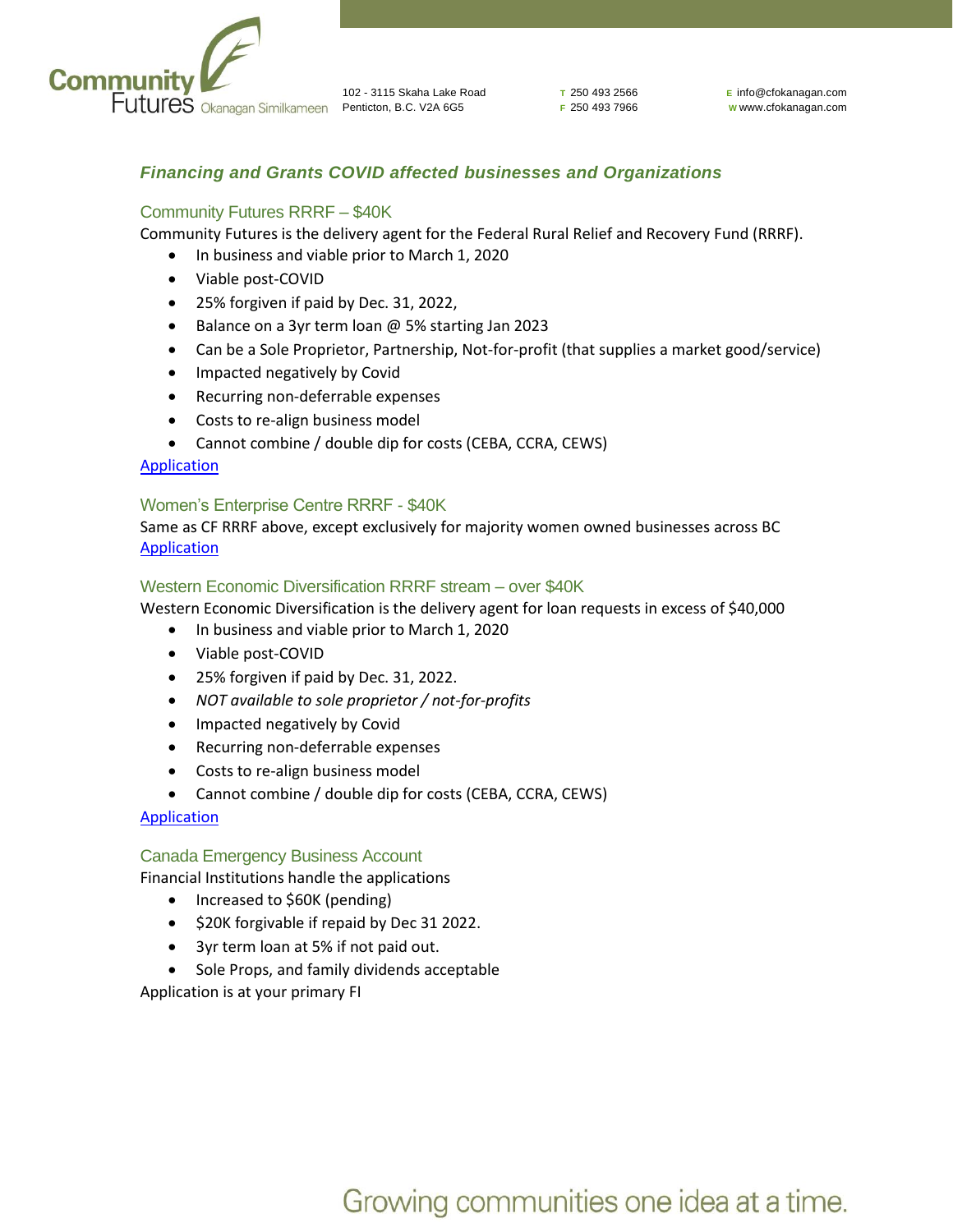

**T** 250 493 2566 **F** 250 493 7966 **E** info@cfokanagan.com **W** www.cfokanagan.com

## BC Small & Medium Sized Business Recovery Grant Program – \$30K

- Min 3 years in business by March 15, 2020
- Registered in BC with Min. 2 BC Employees min 4 months/yr
- \$10-\$15K grants for sales of under \$1MM, 20K to \$2MM, \$30K over \$3MM
- Tourism Top-up 2-4 BC Employees \$5K, 5-149 BC Employees \$10K
- PST NUMBER NO LONGER A CRITERIA
- \$2K for recovery plan, remainder to implement.

#### [Application](https://www2.gov.bc.ca/gov/content/economic-recovery/business-recovery-grant)

#### Canada United Small Business Relief Fund – \$5K

- \$5K Grant
- Retroactive or TBA Costs receipt based
	- o Purchase of Personal Protective Equipment (PPE)
	- o Renovation of space to adhere to re-opening guidelines
	- o Enhancement of website/ developing E-commerce capability
- Must have remained in operation after September 1, 2020
- GST/HST number required

## **[Application](https://occ.ca/canada-united-small-business-relief-fund/)**

## TOTA – CF Micro Loan – \$25K

- \$25K 5yr term loans for tourism businesses
- Low security requirements
- Viable Pre-and Post Covid
- Enrolled in the Thompson Okanagan Tourism Resiliency Program

#### [Application](https://www.totabc.org/directory/2020/8/5/thompson-okanagan-tourism-micro-loan)

#### Indigenous Business Stabilization Program – \$40K

Aboriginal Financial Institutions (AFIs) are delivery agents. Community Futures Central Interior First Nations are Delivery Agents

- In business and viable prior to March 1, 2020
- Viable post-COVID
- 25% forgiven if paid by Dec. 31, 2022,
- Balance on a 3yr term loan @ 5% starting Jan 2023
- Can be a Sole Proprietor, Partnership, Not-for-profit (that supplies a market good/service)
- Impacted negatively by Covid
- Recurring non-deferrable expenses
- Costs to re-align business model

[Application](https://www.antco.ca/downloads/antco-elp-application-fillable.pdf)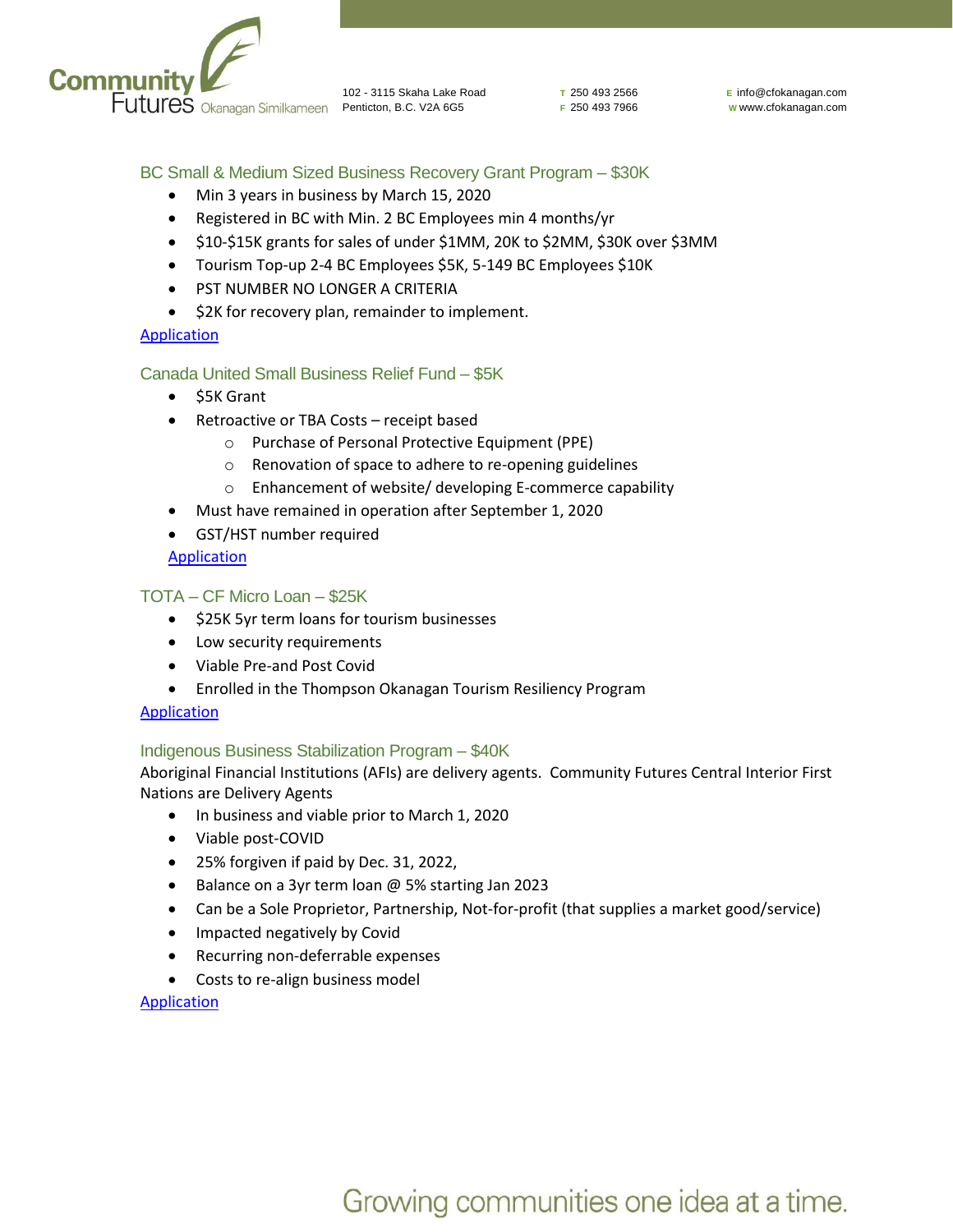

**T** 250 493 2566 **F** 250 493 7966 **E** info@cfokanagan.com **W** www.cfokanagan.com

## Accelerate Okanagan - DER3

Accelerate Okanagan is the local delivery agent for Innovate BC's DER3, funds to develop IT infrastructure, online platforms.

- Under 500 employees
- Recommend tools and solutions to help introduce technology
- Tools to increase business capacity, expand into new markets or opportunities
- Connections to vetted digital service providers

## [Application](https://www.accelerateokanagan.com/programs/der3/)

## Outdoor Recreation Companies Rent Relief

Commercial recreation operators with lost income may qualify

- Eligible holders of Land Act tenures and Park Act permits (BC)
- base rent waived for one year

Application uncertain - suggest contacting **Front Counter** 

#### Black Entrepreneurship Loan Fund – \$25-250K

Part of the Federal Black Entrepreneurship Strategy – delivery agents and eligibility criteria TBA [Announcement](https://pm.gc.ca/en/news/news-releases/2020/09/09/prime-minister-announces-support-black-entrepreneurs-and-business)

#### Canada Emergency Wage Subsidy

The CRA is the delivery agent for CEWS, reduction of payroll remittances

- 10% TWS  $-$  3 months, on wages paid
- Up to 65% of wages paid, depending on loss of revenue
- Extended period to July 2021 announced

#### **[Application](https://www.canada.ca/en/revenue-agency/services/subsidy/emergency-wage-subsidy/cews-how-apply.html#h-2)**

#### BC Increased Employment Incentive – 15%

For employers who increase wages, or add new employment

- Businesses, Charity, Non-profit eligible
- 15% of the increase (over 'base')
- October 2020 stat date for increases

[Applications starting March 2021](https://www2.gov.bc.ca/gov/content/taxes/employer-health-tax/employer-health-tax-overview/increased-employment-incentive)

#### Canada Commercial Rent Assistance CCRA – 25%(50%) rent

CMHC is the delivery agent

- Landlord must apply and agree to 25% rent reduction
- CLOSED Replaced by CERS after Sept 27.

#### Canada Emergency Rent Subsidy CERS –

- up to 65%, with 25% top up if forced to close "Lockdown Support"
- Lease costs or mortgage interest costs on owned property
- Business, Non-profit and Charity eligible
- Scaled with decline in revenue
- Starts September 27 (retroactive claim)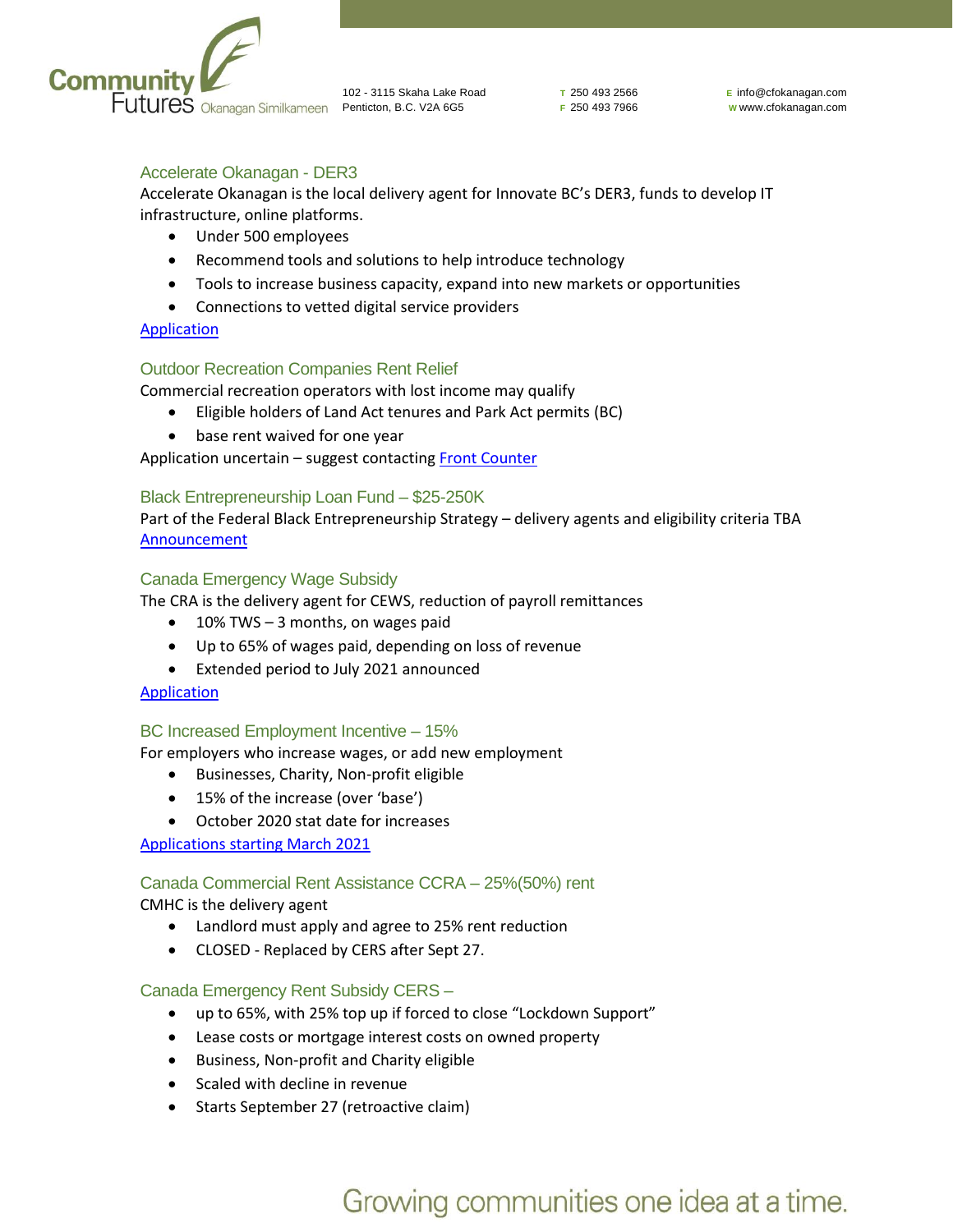

**T** 250 493 2566 **F** 250 493 7966

No Application portal yet – CRA most likely. In Parliament process.

## Emergency On-Farm Support – up to 100K

Funding to support protections for domestic and temporary foreign workers and address COVID-19 outbreaks on farms.

- Farmers (in business min 2 years, min 2 employees) may have 50% support for costs (can include additional housing, and transportation).
- DOES NOT INCLUDE hospitality or hotel costs to comply with quarantine of foreign workers.
- Cost share 50% back to March 15

## [Application](https://iafbc.ca/emergency-on-farm-support-fund/)

#### Mandatory Isolation Support - \$1,500 / foreign workers

Food production, processing companies, including farmers

• \$1,500 per Foreign worker in 14 day quarantine

[Application](https://www.agr.gc.ca/eng/agricultural-programs-and-services/mandatory-isolation-support-for-temporary-foreign-workers-program/?id=1588186409721)

#### B.C. Agri-Business Planning Program \$5 – 20K

Agriculture, seafood, and food processing businesses in B.C.

- \$5K towards business planning
- \$20K for 'groups"
- revenues decreased by at least 30%

## [Application](https://www2.gov.bc.ca/gov/content/industry/agriculture-seafood/programs/agri-business-planning-program)

#### Canexport SMEs Program - \$75K

Support for up to 75% of costs to market your products in international lmarkets where you have little or no sales.

- For Profit only
- Incorporated or LLC
- Min \$100K Revenue past fiscal year
- Travel costs (when resumed), IP, Certification, Translation

#### [Application](https://www.tradecommissioner.gc.ca/funding-financement/canexport/sme-pme/index.aspx?lang=eng)

Spring Activator Business Resilience Program Planning for survival - Free [Details](https://spring.is/business-resilience-program/)

Food Business Refresh micro to small scale food processors [Application](https://www.foodbusinessrefresh.ca/)

Gift Cards - \$unlimited!

- No interest funding option (negative interest!)
- Reputational Risk
- Legal liability offer only if you can deliver on the promise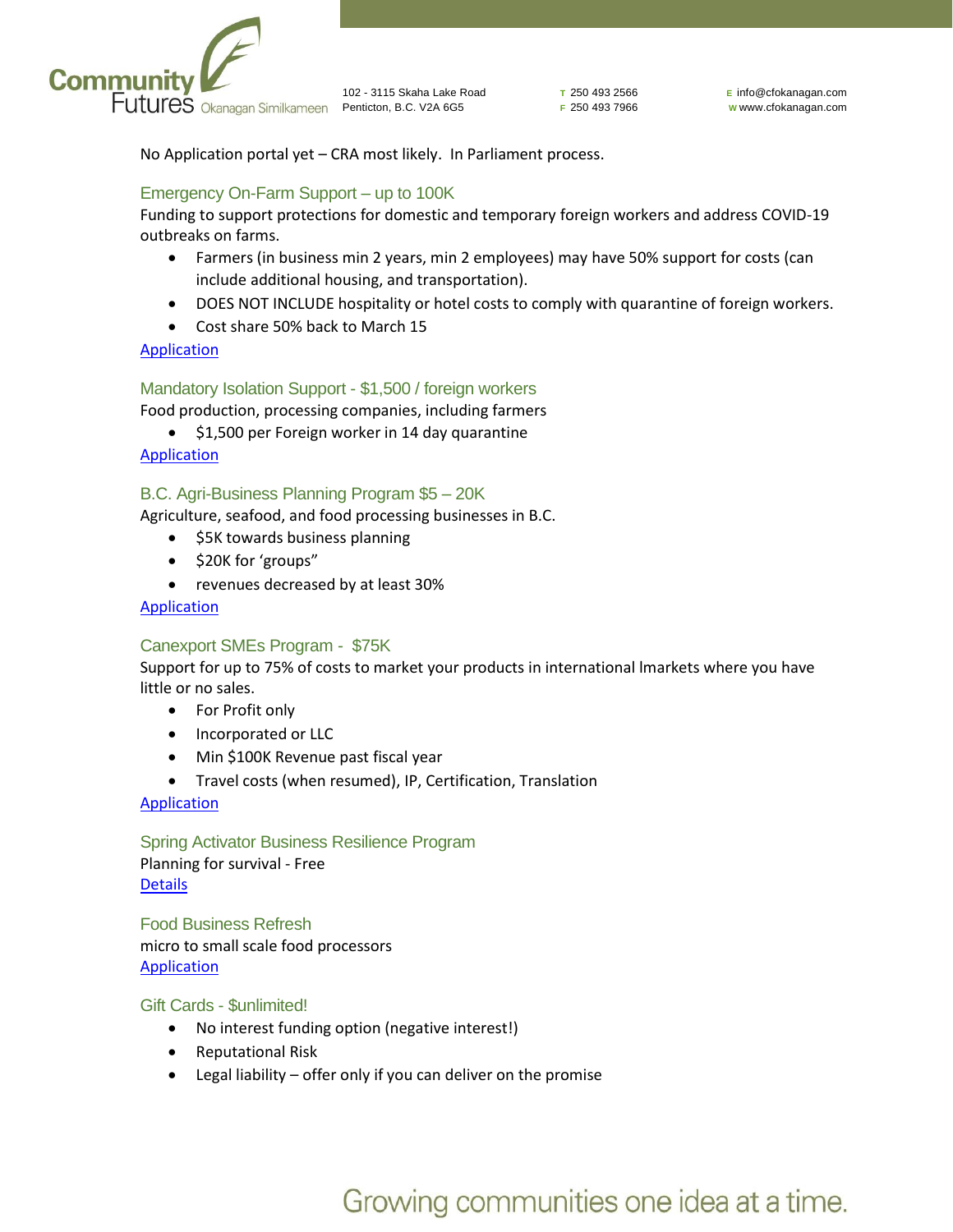

**T** 250 493 2566 **F** 250 493 7966 **E** info@cfokanagan.com **W** www.cfokanagan.com

Business Credit Availability Program (BCAP) - \$6.5MM 80% Loan Guarantee with your FI for new operating facilities **[Details](https://www.edc.ca/en/campaign/bcap-guarantee-financing.html)** 

Large Employer Emergency Financing Facility (LEEFF) – over \$60MM **[Details](https://www.cdev.gc.ca/leeff-factsheet/)** 

#### *Other Supports:*

## Canada Recovery Benefit (CRB)

CRA is delivery agent

- \$500/weekly benefit 2 weeks at a time, Max 26 weeks.
- Must be ineligible for EI

## **[Application](https://www.canada.ca/en/revenue-agency/services/benefits/recovery-benefit.html)**

## Canada Recovery Sickness Benefit

(The CRSB is for individuals unable to work because they are ill with Coid-19, need to self isolate, or have an underlying health condition putting them at greater risk of contracting Covid-19) **[Details](https://www.canada.ca/en/revenue-agency/services/benefits/recovery-sickness-benefit.html)** 

## Canada Recovery Caregiving Benefit

For individuals unable to work due to caring for child under 12 or a family member; if school, program or facility closed or unavailable due to Covid-19; or because they are sick, self-isolating, or at risk of serious health complications due to Covid-19. **[Details](https://www.canada.ca/en/revenue-agency/services/benefits/recovery-caregiving-benefit.html)** 

#### BC Emergency Benefit for Workers

\$1,000 one-time payment IF you receive EI or CERB if employment affected by COVID **[Details](https://www2.gov.bc.ca/gov/content/employment-business/covid-19-financial-supports/emergency-benefit-workers)**